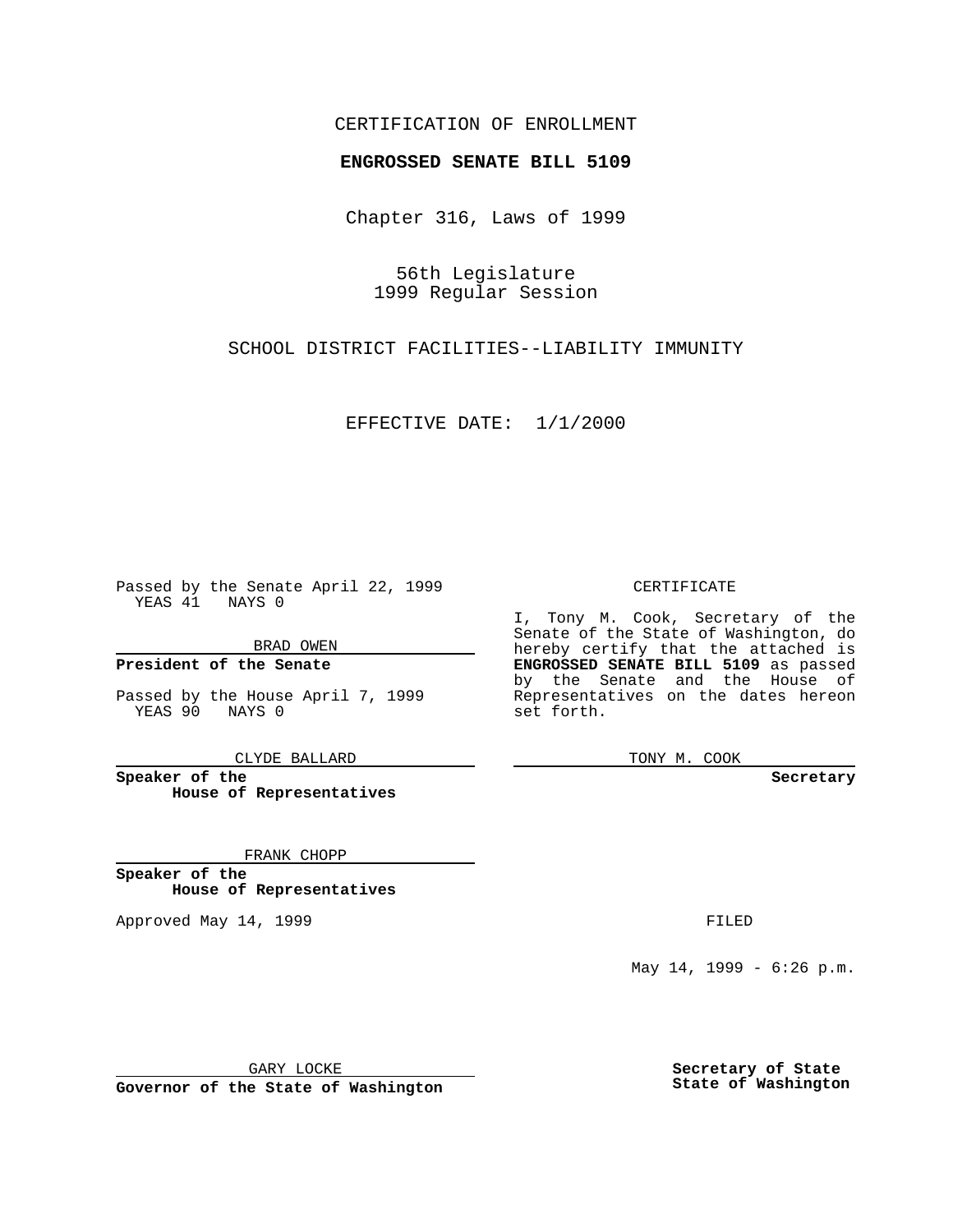## **ENGROSSED SENATE BILL 5109** \_\_\_\_\_\_\_\_\_\_\_\_\_\_\_\_\_\_\_\_\_\_\_\_\_\_\_\_\_\_\_\_\_\_\_\_\_\_\_\_\_\_\_\_\_\_\_

\_\_\_\_\_\_\_\_\_\_\_\_\_\_\_\_\_\_\_\_\_\_\_\_\_\_\_\_\_\_\_\_\_\_\_\_\_\_\_\_\_\_\_\_\_\_\_

### AS AMENDED BY THE HOUSE

Passed Legislature - 1999 Regular Session

**State of Washington 56th Legislature 1999 Regular Session**

**By** Senators Patterson, McAuliffe, Prentice, Johnson, Hochstatter, Brown, Heavey, Kline, Finkbeiner, Benton, Winsley, Oke and Kohl-Welles

Read first time 01/13/1999. Referred to Committee on Education.

 AN ACT Relating to immunity for school districts that make their 2 facilities available to certain private nonprofit groups serving youth; adding a new section to chapter 28A.335 RCW; adding a new section to chapter 4.24 RCW; creating a new section; and providing an effective date.

BE IT ENACTED BY THE LEGISLATURE OF THE STATE OF WASHINGTON:

 NEW SECTION. **Sec. 1.** The legislature intends to expand the opportunities of children to take advantage of services of private nonprofit groups by encouraging the groups' use of public school district facilities to provide programs to serve youth in the facilities. The legislature intends the very limited grant of immunity provided in this act to encourage such use, but only under the circumstances set forth in this act.

 NEW SECTION. **Sec. 2.** A new section is added to chapter 28A.335 RCW to read as follows:

 In order to facilitate school districts permitting the use of school buildings for use by private nonprofit groups operating youth programs, school districts shall have a limited immunity in accordance